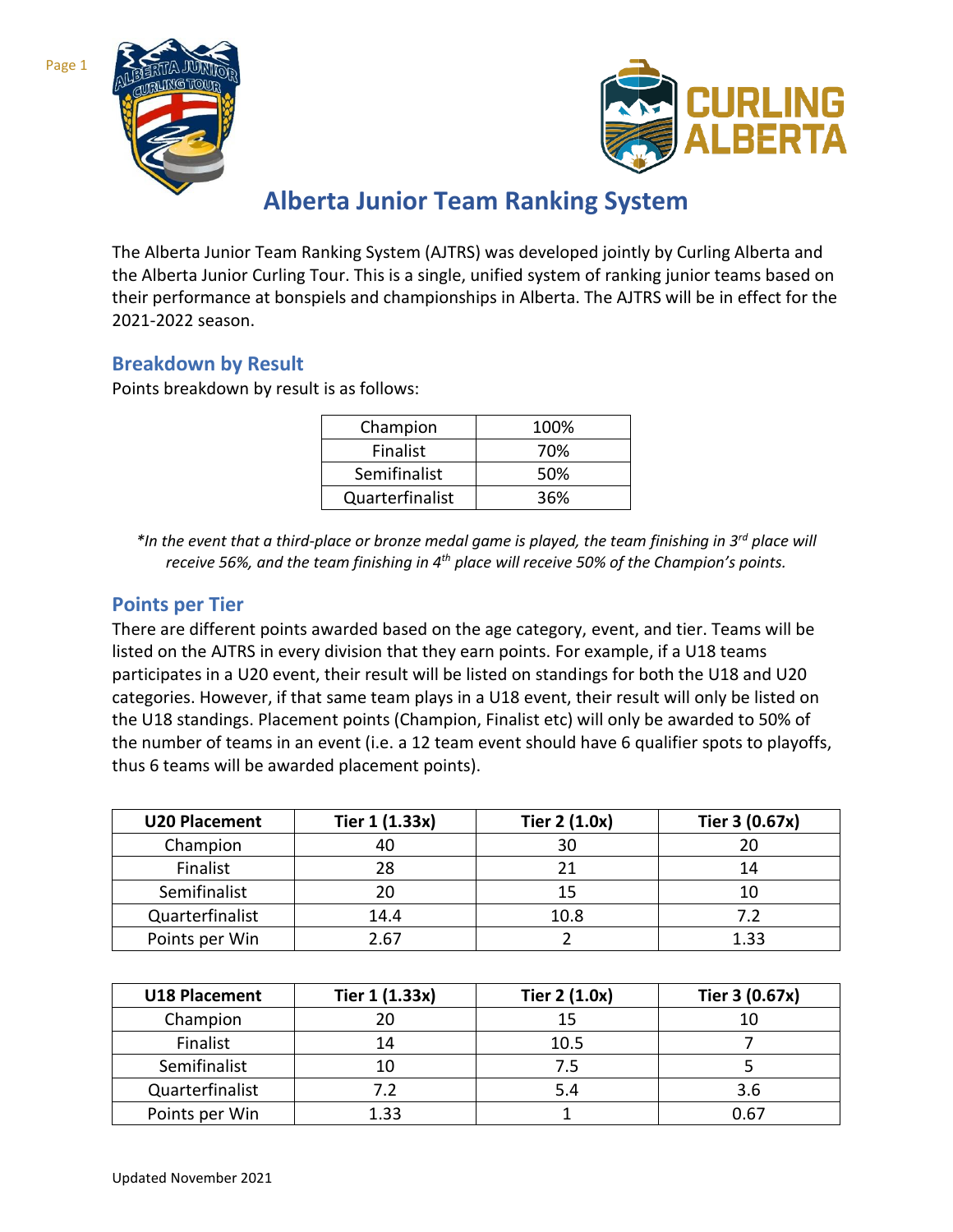| <b>U15 AJCT Events</b> | <b>Points Awarded</b> |  |
|------------------------|-----------------------|--|
| Champion               |                       |  |
| Finalist               | 5.25                  |  |
| Semifinalist           | 3.75                  |  |
| Quarterfinalist        | 2.7                   |  |
| Points per Win         | 0.5                   |  |

# **World Curling Tour (WCT) Events**

World Curling Tour Events will be divided into two tiers based on the strength of field multiplier (SFM) as determined by the WCT. If an event meets or exceeds a SFM threshold of **5.0**, the event will be classified as Tier 1 WCT. If not, the event will be classified as Tier 2 WCT. Alberta Curling Tour (ACT) events qualify as World Curling Tour (WCT) events.

| <b>Other Events</b> | Tier 1 WCT Events (SFM ≥5) | Tier 2 WCT Events (SFM <5) |
|---------------------|----------------------------|----------------------------|
| Champion            | 80                         | 60                         |
| Finalist            | 56                         | 42                         |
| Semifinalist        |                            | 30                         |
| Quarterfinalist     | 28.8                       | 21.6                       |
| Points per Win      | 5.34                       |                            |

#### **Other Events**

The following points will be awarded for other events as listed below.

| <b>Other Events</b> | <b>U20 Excel Cup</b><br>&<br><b>AJCT Players Championship</b> | <b>Peace Curling Tour</b><br><b>Challenge Division (U18</b><br><b>Teams Only)</b> |
|---------------------|---------------------------------------------------------------|-----------------------------------------------------------------------------------|
| Champion            | 60                                                            | 20                                                                                |
| Finalist            | 42                                                            | 14                                                                                |
| Semifinalist        | 30                                                            | 10                                                                                |
| Quarterfinalist     | 21.6                                                          | 7.2                                                                               |
| Points per Win      |                                                               | 1.33                                                                              |

## **Points for Curling Alberta Events**

The following points will be awarded for Curling Alberta events.

| <b>Curling</b><br><b>Alberta</b><br><b>Events</b> | U18<br><b>Qualifiers</b>       | U18<br><b>Provincials</b> | U18 AJTRS<br><b>Provincials</b><br><b>Berth</b> | <b>U20</b><br><b>Qualifiers</b> | <b>U20</b><br><b>Provincials</b> | <b>U20 AJTRS</b><br><b>Provincials</b><br><b>Berth</b> |
|---------------------------------------------------|--------------------------------|---------------------------|-------------------------------------------------|---------------------------------|----------------------------------|--------------------------------------------------------|
| Champion                                          | 15 Points<br>for<br>Qualifying | 40                        | 15                                              | 30 Points<br>for<br>Qualifying  | 80                               | 30                                                     |
| Finalist                                          |                                | 28                        |                                                 |                                 | 56                               |                                                        |
| Semifinalist                                      | N/A                            | 20                        | N/A                                             | N/A                             | 40                               | N/A                                                    |
| Per Win                                           | $\overline{2}$                 | 2.67                      |                                                 | 4                               | 5.33                             |                                                        |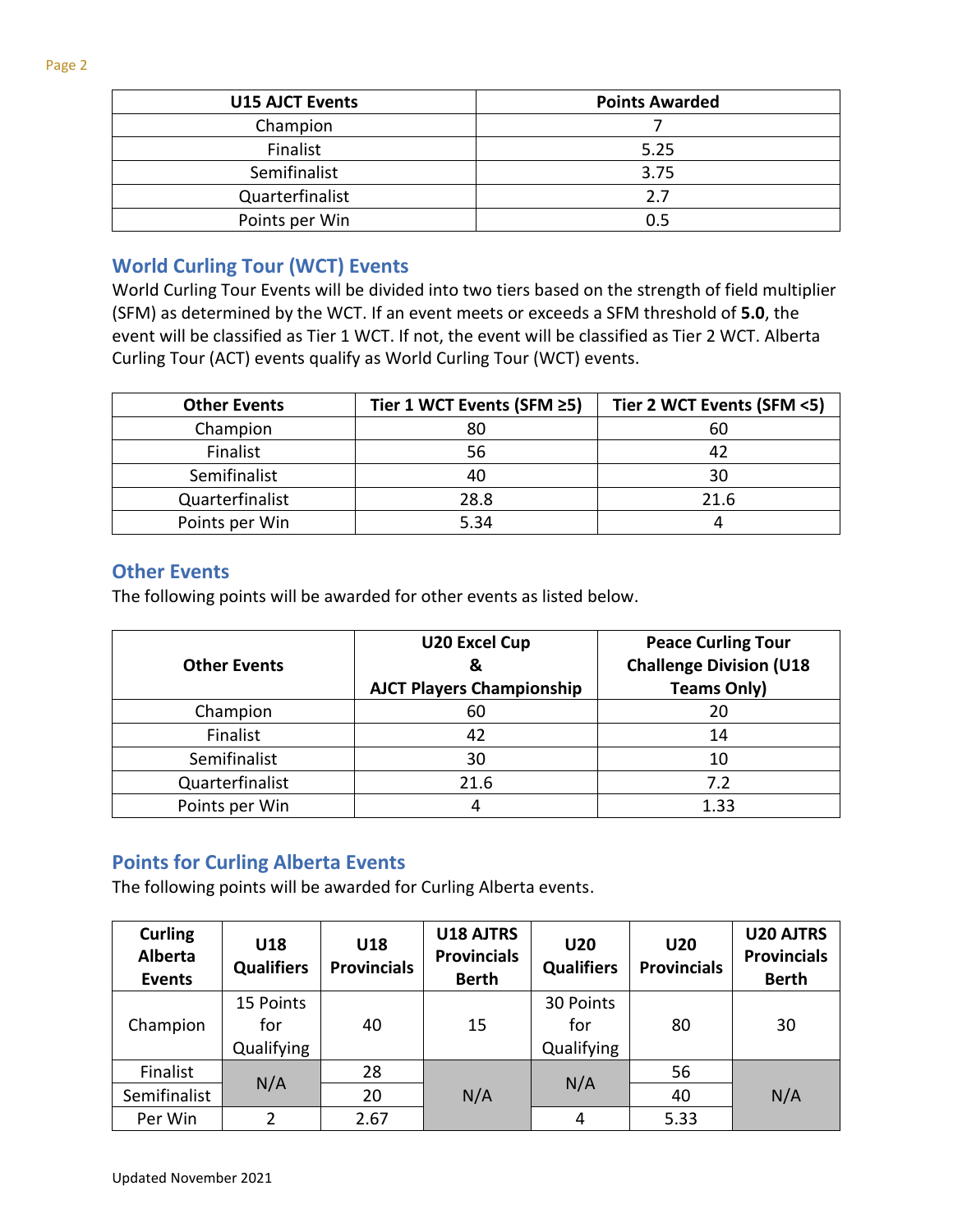| <b>Curling Alberta Events</b> | <b>U15 Qualifiers</b>     | <b>U15 Provincials</b> |
|-------------------------------|---------------------------|------------------------|
| Champion                      | 7.5 Points for Qualifying |                        |
| Finalist                      |                           | 14                     |
| Semifinalist                  |                           | 10                     |
| Per Win                       |                           | 1 22                   |

### **Placement Points**

In each event, placement points will be awarded to half of the teams entered in the event. We will use the following guidelines when determining how many teams receive placement points. These guidelines are subject to change.

- Number of teams receiving placement points will change based on the number of entries and number of qualifiers to the Championship Round
- Teams who are not awarded placement points will be awarded points per win based on the SFM
- Teams who are awarded placement points will not receive points per win

#### **Determination of Tiers**

The tier for the **first three** events of the season in each division will be based on the previous two year's strength of field/average rank of teams.

For the **remainder** of events the following will apply:

The tier of the event will be determined after the bonspiel has concluded. This will be determined by the average rank of participating teams on the most up-to-date AJCT Standings. The tier cut-off values were calculated from the 2018-2019, 2019-2020 and 2020-2021 seasons and will be reviewed annually.

**Note: Should a division of an event (e.g. U18 Women) have fewer than the required minimum number of teams (U18 = 8, U20 = 6), the Tier will be downgraded by one level.** 

| <b>U20 Tiers</b> | <b>Average Rank</b> |
|------------------|---------------------|
| Tier 1           | 7>                  |
| Tier 2           | 7-9                 |
| Tier 3           | 59                  |

| U18 Tiers | <b>Average Rank</b> |
|-----------|---------------------|
| Tier 1    | <ጾ                  |
| Tier 2    | $8 - 10.5$          |
| Tier 3    | >10.5               |